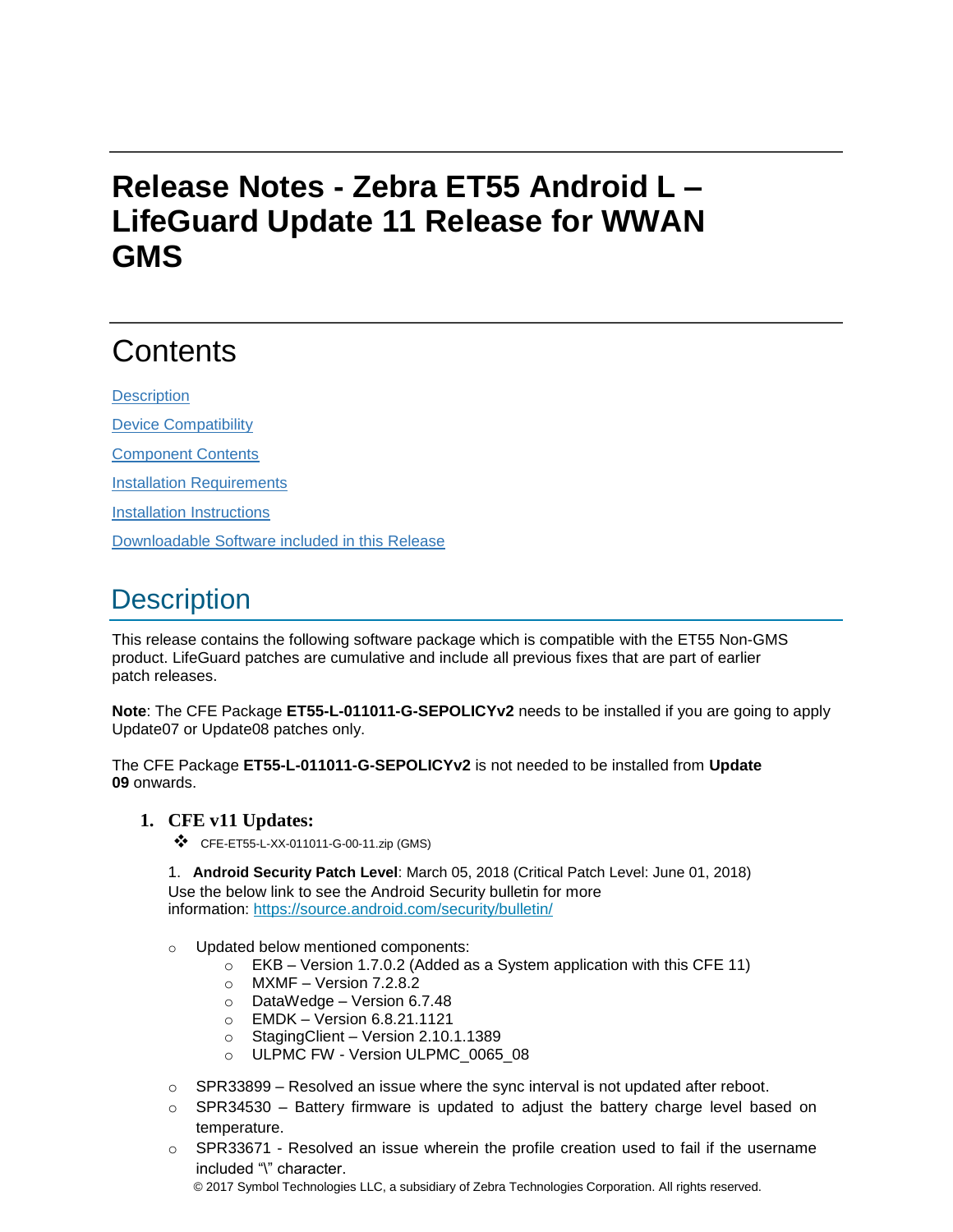- $\circ$  SPR34267 Resolved an issue where-in user was not able to enable USB debugging option using StageNow.
- o SPR33862/33876 Resolved an issue where-in user could not set Display Timeout value of 30 min using StageNow.
- o SPR33973 Resolved an issue wherein erroneously loading default profile by providing feature to ignore disabled profiles in DataWedge.
- $\circ$  SPR34307/33607 Resolved an issue where few fresh devices were unable to stage after unboxing the device.
- $\circ$  SPR34189 Resolved an issue wherein low ram and oom limit adjustments is implemented to provide more free memory.
- o SPR34083/34014/32519 Resolved an issue wherein WWAN binding was failed in first time.
- $\circ$  SPR33639 Resolved an issue wherein the customer app install and launch during device sleep state and device stop emitting scan beam after awake from suspend.
- $\circ$  SPR33876 Resolved an issue wherein Display Timeout was unable set via StageNow.
- $\circ$  SPR33538 Resolved an issue wherein the Scanner beam stuck off and No LED beam while pressing scanner button.
- $\circ$  SPR33981 Resolved an issue Czech Republic Regulatory Country could not be set using Wifi config profile.
- $\circ$  SPR34187 Resolved an issue wherein MXFramework does not restart after being killed due to low memory conditions.

#### **2. CFE v10 Updates:** ❖

CFE-ET55-L-XX-011011-G-00-10.zip (GMS)

1. **Android Security Patch Level**: March 05, 2018 Use the below link to see the Android Security bulletin for more information:<https://source.android.com/security/bulletin/>

o Updated below mentioned components:

- $\circ$  MXMF Version 7.2.0.6
	- $\circ$  DataWedge Version 6.7.34
	- o EMDK Version 6.8.20
	- o StagingClient Version 2.10.1.1386
	- o File Browser Version 1.19.1.2
	- $O$  DDT Version 1.15.0.11
- $\circ$  SPR33938 Resolved the issue wherein the camera does not work intermittently.
- $\circ$  SPR33639 Resolved an issue wherein the device stops emitting scan beam after waking up from suspend.
- $\circ$  SPR33538 Resolved an issue wherein scanner beam stuck off when pressing scanner button.
- o SPR34205 BT Firmware Update.
	- The change in Firmware is about better prioritization to eSCO traffic when another Bluetooth ACL link is present.

#### **3. CFE v9 Updates:** ❖

CFE-ET55-L-XX-011011-G-00-09.zip (GMS)

1. **Android Security Patch Level**: December 05, 2017

Use the below link to see the Android Security bulletin for more information:<https://source.android.com/security/bulletin/>

- o Updated below mentioned components:
	- $\circ$  MXMF Version 7.1.3.0
	- o DataWedge Version 6.6.50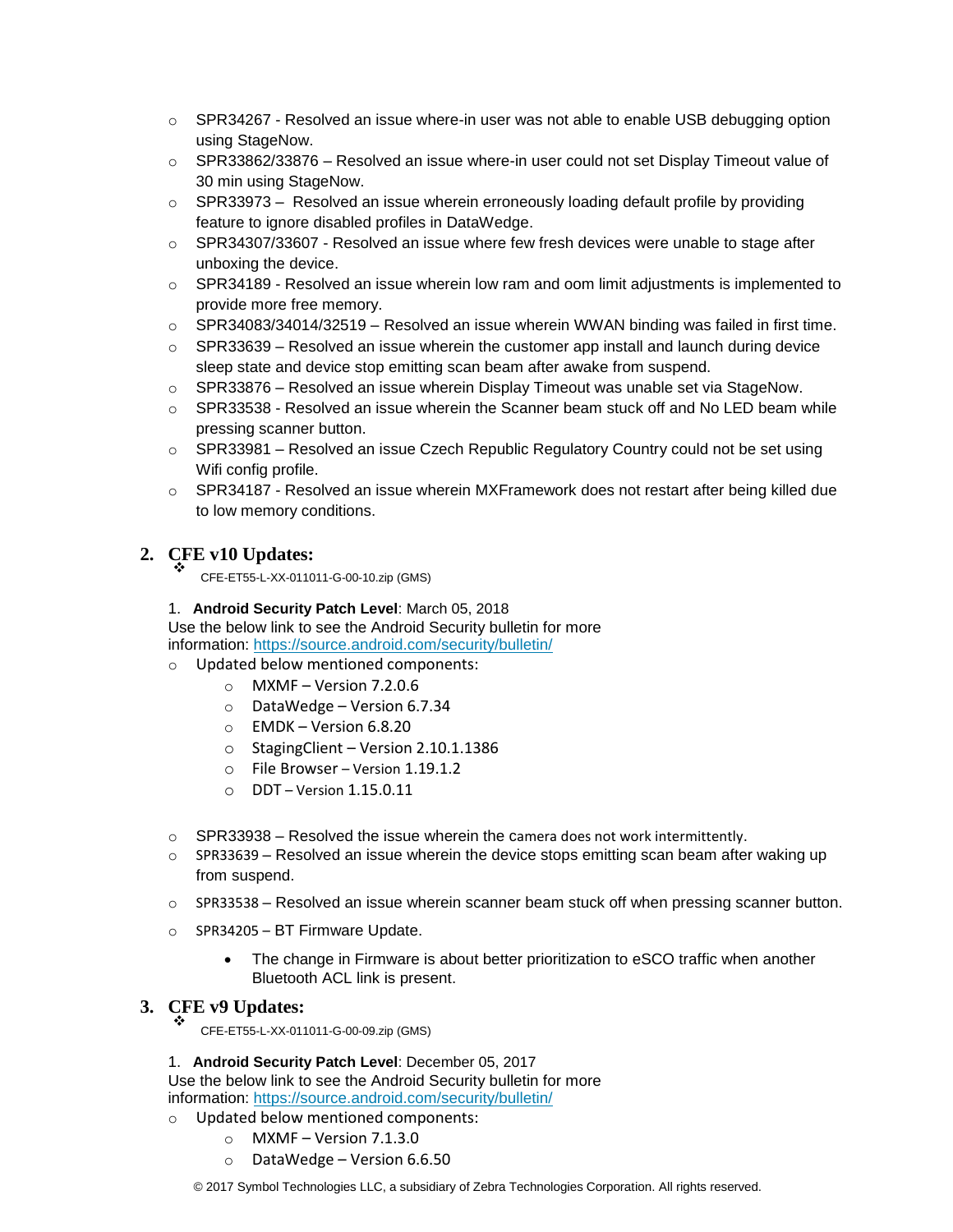- o EMDK Version 6.7.10.1010
- $\circ$  StagingClient Version 2.9.1.1373
- $\circ$  SPR32628 Resolved the issue, where buffering keystrokes causes the web page does not work properly.
- $\circ$  SPR33755 Resolved an issue wherein Whitelisted Apps were unable to submit XML to MX.
- $\circ$  SPR33599– Resolved an issue where some of the system apps which was not part of applock whitelist were getting disabled.
- o SPR33233 Resolved an issue wherein the DataWedge 6.2.24 could not replace separator or non-printable ascii character with \$.
- $\circ$  SPR32463 Resolved an issue wherein the StageNow File Manager downloads frequently fails due to Socketimeout exception.
- $\circ$  SPR32676 Resolved an issue wherein DataWedge crashes due to velocity application profile creation.

## **4. CFE v8 Updates:** ❖

CFE-ET55-L-XX-011011-G-00-08.zip (GMS)

1. **Android Security Patch Level**: September 05, 2017 Use the below link to see the Android Security bulletin for more information:<https://source.android.com/security/bulletin/>

o Corrections for KRACK vulnerabilities applied.

#### **5. CFE v7 Updates:** ❖

ET55-L-011011-G-SEPOLICYv2.zip (GMS)

CFE-ET55-L-XX-011011-G-00-07.zip (GMS)

#### 1. **Android Security Patch Level**: September 05, 2017

Use the below link to see the Android Security bulletin for more information:<https://source.android.com/security/bulletin/>

- o Resolved an issue in MX to prevent leakage of configuration parameters.
- o Included fix for BlueBorne vulnerability.
- $\circ$  SPR32615 Resolved an issue wherein the device goes to sleep, even while scanning the barcodes.
- $\circ$  SPR32894 Resolved an issue wherein the Airwatch fails to install package because MX reports a 'permission error'.
- $\circ$  SPR32956 Resolved an issue wherein the Airwatch agent switches between v1.3 and v6.2.

#### **6. CFE v6 Updates:** ❖

CFE-ET55-L-XX-011011-G-00-06.zip (GMS)

#### 1. **Android Security Patch Level**: August 05, 2017

Use the below link to see the Android Security bulletin for more information:<https://source.android.com/security/bulletin/>

- o SPR32135 Resolved an issue wherein Settings screen does not revert to its normal state even though the locale language is changed from Arabic to English via EMDK.
- $\circ$  SPR30401 Added support to get the CFE version via MDM clients.
- $\circ$  SPR32126 Resolved an issue wherein Stock Browser gets enabled automatically after reboot even though user has disabled the app in settings.
- o SPR32469 Resolved an issue wherein the device is setting static IP while it is connected to a network via Ethernet Cradle.
- $\circ$  SPR32546 Resolved an issue wherein the Airwatch crash is observed when the AW whitelist is configured with certain restrictions.
- o SPR32733 Added a feature to support BLE advertising.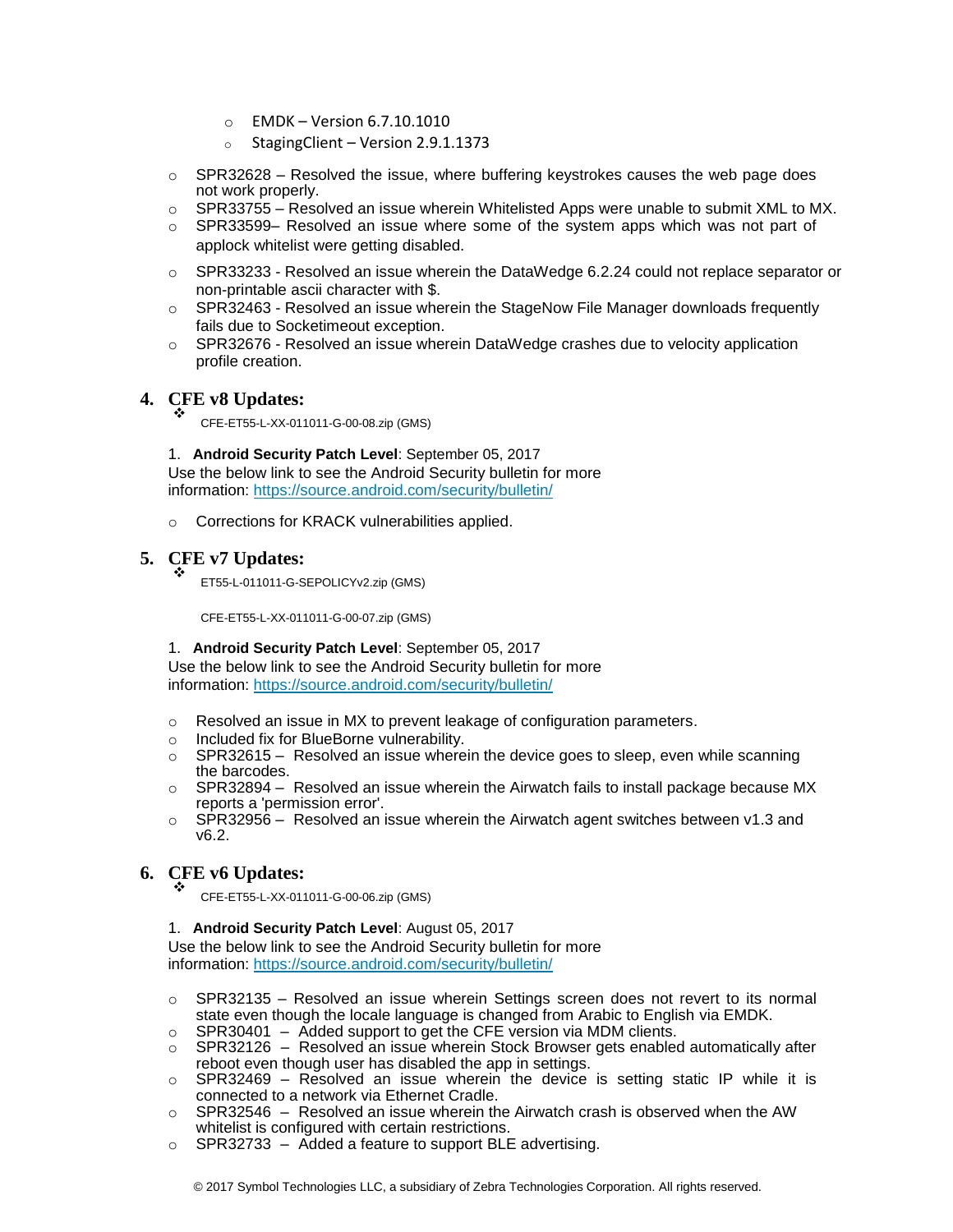$\circ$  SPR32527 – Resolved an issue where more than 8 Bluetooth devices were not able to pair/unpair.

#### **7. CFE v5 Updates:** ❖

CFE-ET55-L-XX-011011-G-00-05.zip (GMS)

1. **Android Security Patch Level**: June 05, 2017

Use the below link to see the Android Security bulletin for more information:<https://source.android.com/security/bulletin/>

- $\circ$  SPR31230 Resolved an issue wherein the wireless connection locked / dropped when SIP client is running.
- $\circ$  SPR31276 Resolved an issue wherein the ping loss is observed with extremely slow web connection.
- $\circ$  SPR32188 Resolved an issue wherein device locks up during FT roaming (802.11r).
- $\circ$  SPR29912 Resolved an issue wherein Certificate installation failure is observed while installing via StageNow/EMDK.
- $\circ$  SPR32008 Resolved an issue wherein the embedded carriage return gets transmitted as a space.
- $\circ$  SPR32193 Resolved an issue wherein Authentication failures were observed with EAP TLS.
- $\circ$  SPR32230 Resolved an issue wherein Authentication failures were observed due to missing user Certificates.

#### **8. CFE v4 Updates:** ❖

CFE-ET55-L-XX-011011-G-00-04.zip (GMS)

1. **Android Security Patch Level**: May 05, 2017

Use the below link to see the Android Security bulletin for more information:<https://source.android.com/security/bulletin/>

- 2. The CFE Package CFE-ET55-L-XX-011011-G-00-04.zip file includes the following Fixes:
	- $p$  SPR 31559 Resolved an issue wherein the WAN custom Proxy does not work with gprs manager
	- $\circ$  SPR32038 Resolved an issue wherein the device wipe takes few more attempts than the configured number.
	- o Added bios support for new imx175 camera module

#### **6. CFE v1 Updates:**

❖ CFE-ET55-L-XX-011011-G-00-01.zip (GMS)

#### 1. **Android Security Patch Level**: April 5, 2017

Use the below link to see the Android Security bulletin for more information: <https://source.android.com/security/bulletin/>

- 2. The CFE Package CFE-ET55-L-XX-011011-G-00-01.zip file includes the following Fixes:
	- $\circ$  SPR30979 Resolved an issue wherein USB devices are not visible when ET5x is re-docked in the cradle.
	- o SPR30992 Resolved an issue wherein the touch panel was sluggish when used with web browser or web view app.
	- o SPR31598 Included configurability option to enable/disable network monitor warning pop-up messages. To Disable Warning, you need to place a file namely 'networkinfo.txt' populated with content Value=false into "/enterprise/usr/" path and reboot the device for

the change to apply. To Enable Warning back (in case you had disabled it earlier) you need to place a

file namely 'networkinfo.txt' populated with content Value=true into "/enterprise/usr/" path and reboot the device for the change to apply.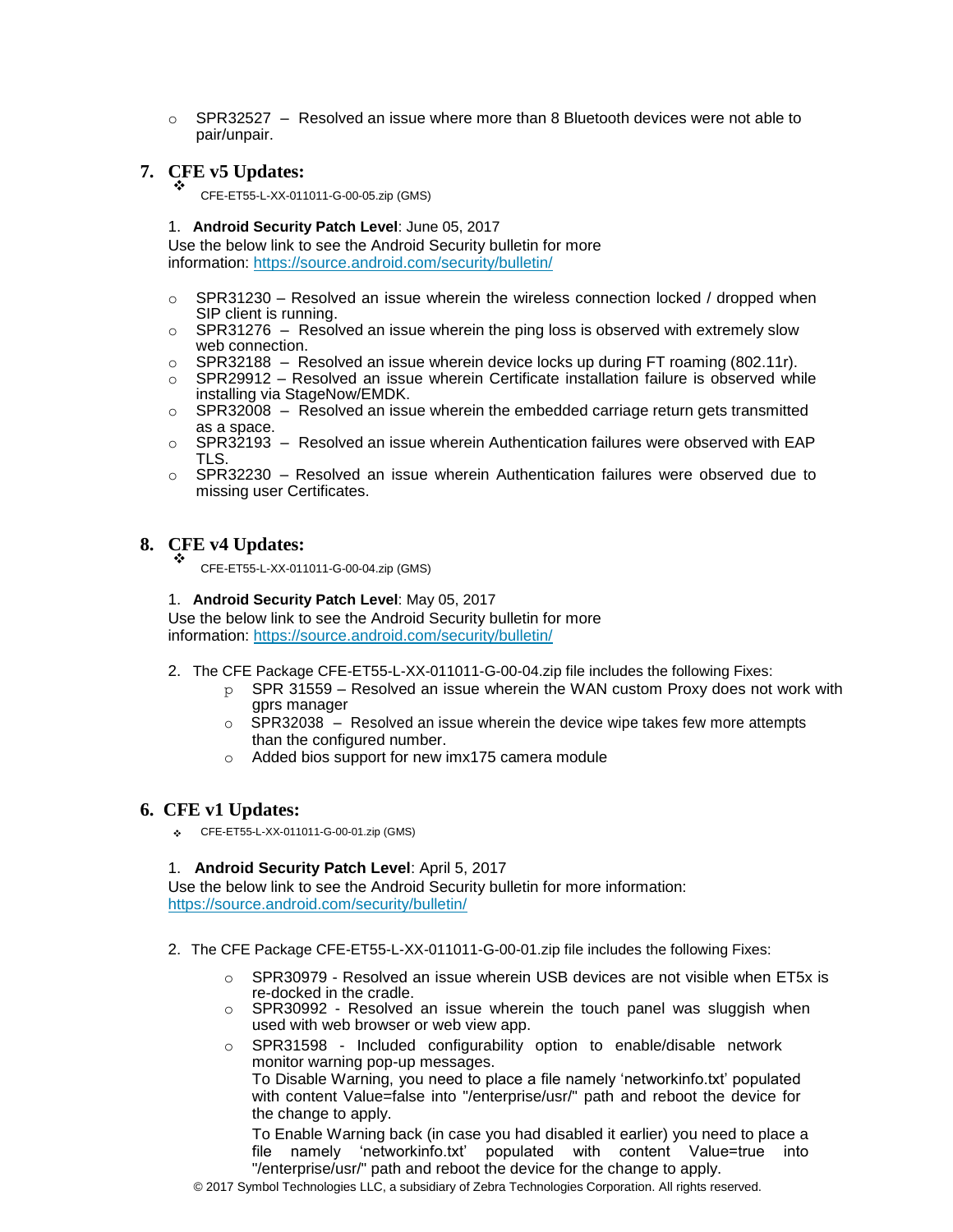o SPR31733 - Resolved an issue wherein Wi-Fi connection switches between 2.4GHz and 5GHz band.

# <span id="page-4-0"></span>Device Compatibility

This software release has been approved for Android ET55 GMS models mentioned below.

| Device           | <b>Operating System</b> |
|------------------|-------------------------|
| ET55BE-G15E-00A6 | Android 5.1.1           |
| ET55BE-G15E-00US | Android 5.1.1           |
| ET55BT-G15E-00A6 | Android 5.1.1           |
| ET55BT-G15E-00US | Android 5.1.1           |
| ET55TE-G15E-00A6 | Android 5.1.1           |
| ET55TT-G15E-00A6 | Android 5.1.1           |

## <span id="page-4-1"></span>Component Contents

| Component / Description     | Version                  |
|-----------------------------|--------------------------|
| <b>Product Build Number</b> | 01-10-11-LG-00-M1.161206 |
|                             |                          |
| <b>Android Version</b>      | 5.1.1                    |
| Android_SDK_Level           | 22                       |
| <b>OSX</b>                  | INTL.51.5.2.7            |
| Wifi                        | FUSION_BA_3_00.0.11.019  |
| <b>BIOS</b> version         | 5.04.42.0052-A-Z-013     |
| <b>ULPMC FW version</b>     | <b>ULPMC 0065 08</b>     |
| Scanning_Framework          | 16.13.40.0               |
| <b>DWDemo</b>               | 2.0.13                   |
| <b>MXMF</b>                 | 7.2.8.2                  |
| <b>Scanner Firmware</b>     | PAABLC44-001-R00         |
| <b>DataWedge</b>            | 6.7.48                   |
| RxLogger                    | 4.58.5.0                 |
| <b>StageNow</b>             | 2.10.1.1389              |
| <b>SOTI</b>                 | 12.2.0 Build 23469       |
| <b>EMDK</b>                 | 6.8.21.1121              |
| <b>B2M_Elemez</b>           | 1.0.0.408                |
| Data_Analytics              | 2.4.0.1036               |
| <b>EKB</b>                  | 1.7.0.2                  |
| <b>File Browser</b>         | 1.19.1.2                 |

## <span id="page-4-2"></span>Installation Requirements

ADB installed on the PC (including adb drivers) USB debugging turned ON (from Developer options) ET55 GMS has at least: Version 01-10-11-LG-00-M1.161206 build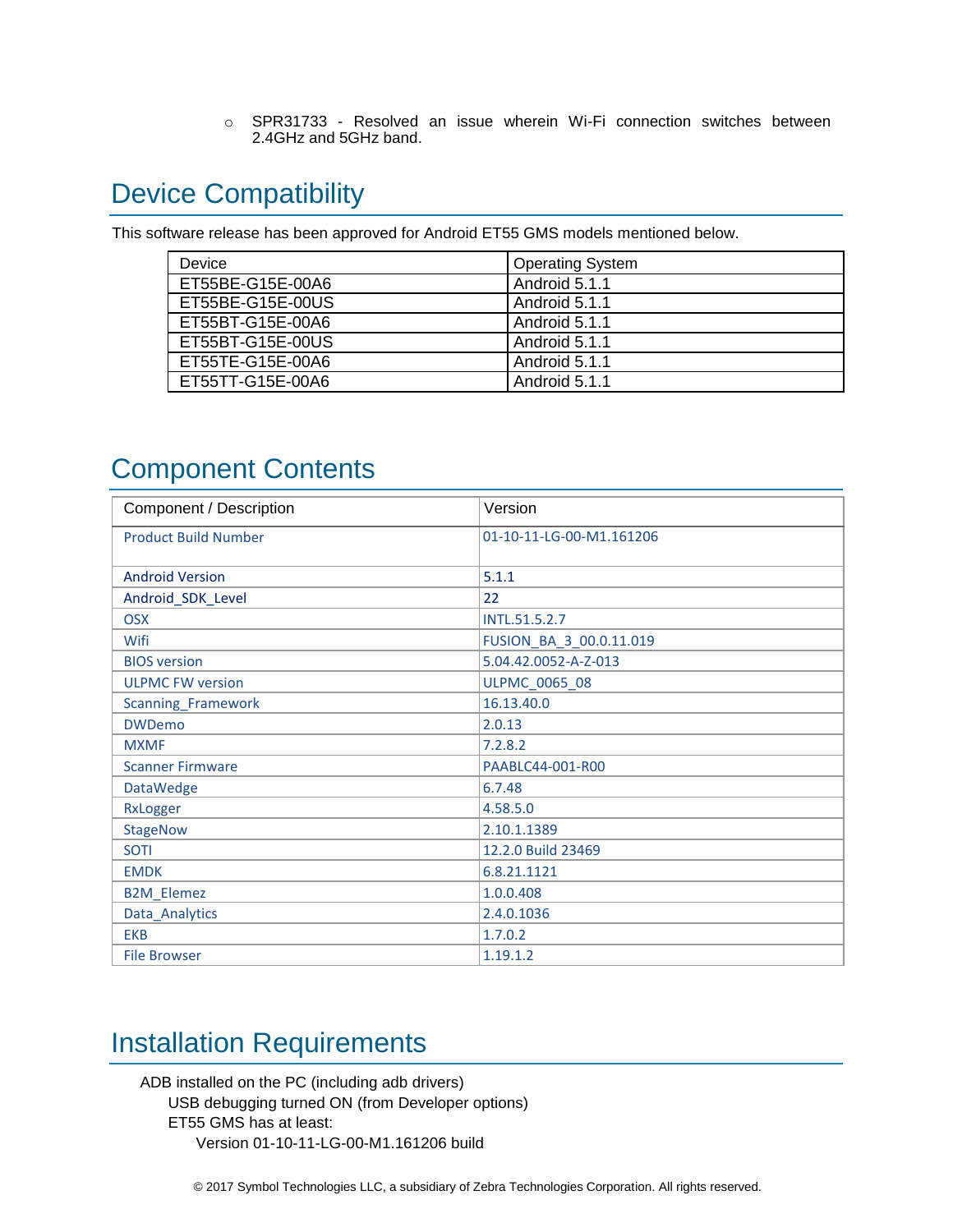## <span id="page-5-0"></span>Installation Instructions

BEFORE UPDATING THE OS IMAGE, EXTERNAL POWER MUST BE APPLIED TO THE TERMINAL VIA USB CHARGING CABLE OR CRADLE.

PLEASE ENSURE BATTERY LEVEL IS > 30%

### **IMPORTANT NOTE:**

For ET55, there is no CFE v2, CFE v3 releases. Just for keeping the CFE versions uniform across ET50/ET55, CFE version has been incremented from 1 to 4

CFE v11 HAS BEEN RELEASED IN THIS POSTING.

CFE v11: ❖ CFE-ET55-L-XX-011011-G-00-11.zip (GMS)

i. If the device has  $01-10-11-LG-00-M1.161206$  build needs to be applied.

To see what Non-GMS CFE version is currently on the device, go to "Settings" and scroll down to "About tablet" and look at the "Build number".

If it displays "**01-10-11-LG-00-M1.161206**" (GMS), the device has base build.

If it displays "**01-10-11-LG-00-M1**" and **Zebra patch version** shows "1", then the device is GMS with CFE v1 software update.

### **CFE software update procedure for ET55:**

- 1. Connect the USB cable from your PC to the device and enable USB mass storage mode on the device.
- 2. On your PC you should see an internal and external USB mass storage drive (SD card) appears in the File Explore and copy "CFE-ET55-L-XX-011011-G-00-11.zip" files to any storage.
- 3. Press and hold on the device Power button, click on power off and wait until the screen is turned OFF.
- 4. Press and hold power and Vol- button.
- 5. Keep holding Vol- button and release power button.
- 6. Click on Vol+ or Vol- to navigate and press power button to select recovery mode.
- 7. Device should enter recovery mode.
- 8. if applying update via Sideload Method
	- a. Use the Volume + and to highlight, "Apply update from ADB" and press the Power Key to select it
	- b. With your Command Prompt open in the Host machine, type "adb sideload" command and add a space and then drag and drop the CFE on to it and click enter.
	- c. Your PC screen will show files being installed and a little blue horizontal progress bar on your device will show status… and after about 6 minutes it should be done and you should be back at the Android Recovery screen.
	- © 2017 Symbol Technologies LLC, a subsidiary of Zebra Technologies Corporation. All rights reserved.